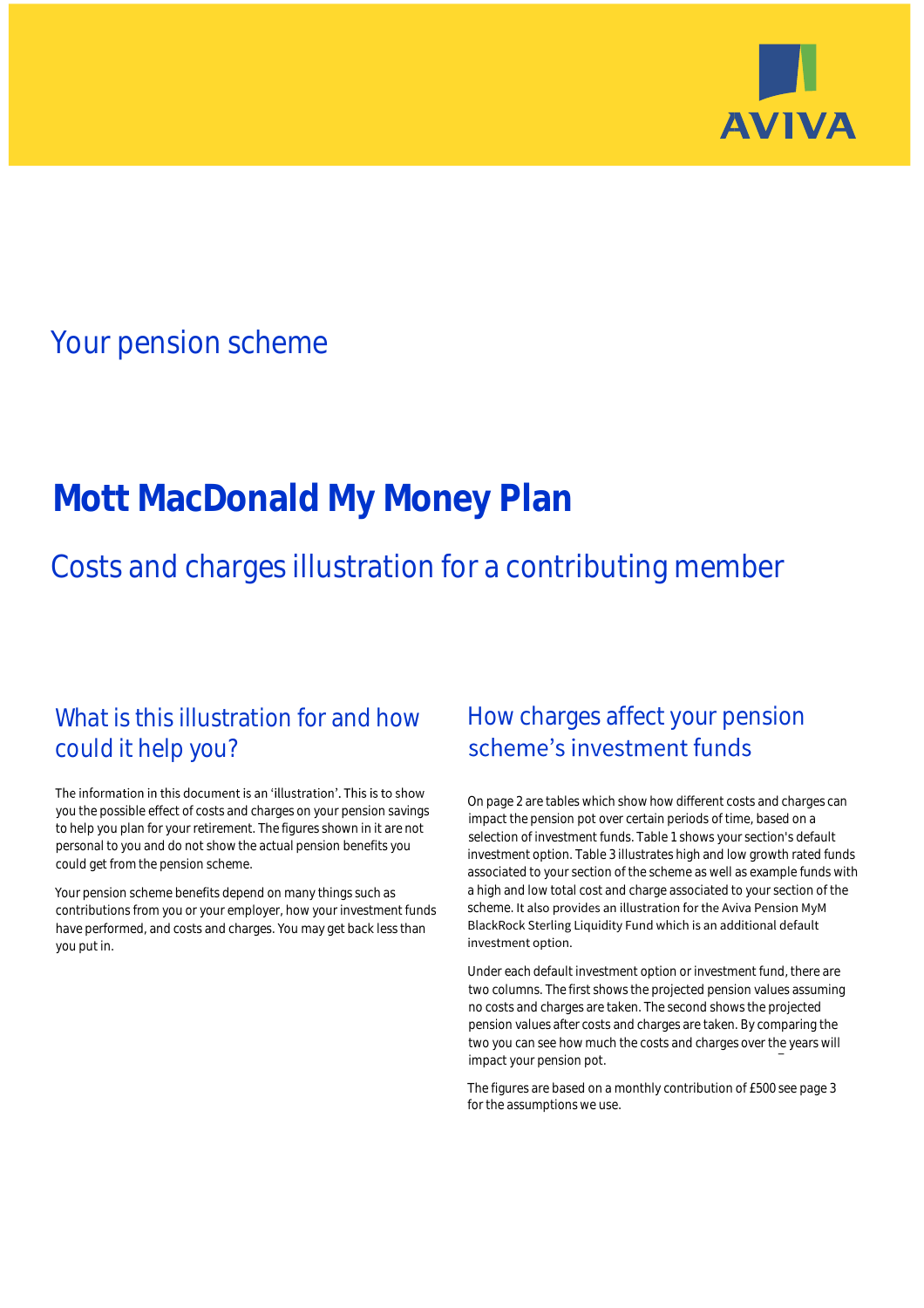| Illustration of effect of costs and charges on the Default Investment Option in<br><b>Mott MacDonald My Money Plan</b> |                                                                           |                                    |  |  |  |  |
|------------------------------------------------------------------------------------------------------------------------|---------------------------------------------------------------------------|------------------------------------|--|--|--|--|
|                                                                                                                        | <b>LIP Drawdown</b>                                                       |                                    |  |  |  |  |
|                                                                                                                        | Assumed growth rate 3.8% (p.a.)<br>Assumed costs and charges 0.62% (p.a.) |                                    |  |  |  |  |
|                                                                                                                        |                                                                           |                                    |  |  |  |  |
| At end of year                                                                                                         | Projected value assuming no                                               | <b>Projected value after costs</b> |  |  |  |  |
|                                                                                                                        | costs and charges are taken                                               | and charges are taken              |  |  |  |  |
| $\mathbf{1}$                                                                                                           | £6,000                                                                    | £5,980                             |  |  |  |  |
| $\overline{2}$                                                                                                         | £12,100                                                                   | £12,100                            |  |  |  |  |
| 3                                                                                                                      | £18,300                                                                   | £18,200                            |  |  |  |  |
| 4                                                                                                                      | £24,700                                                                   | £24,500                            |  |  |  |  |
| 5                                                                                                                      | £31,200                                                                   | £30,900                            |  |  |  |  |
| 10                                                                                                                     | £65,500                                                                   | £64,300                            |  |  |  |  |
| 15                                                                                                                     | £103,000                                                                  | £100,000                           |  |  |  |  |
| 20                                                                                                                     | £145,000                                                                  | £140,000                           |  |  |  |  |
| 25                                                                                                                     | £190,000                                                                  | £181,000                           |  |  |  |  |
| 30                                                                                                                     | £238,000                                                                  | £223,000                           |  |  |  |  |
| 35                                                                                                                     | £287,000                                                                  | £264,000                           |  |  |  |  |
| 40                                                                                                                     | £338,000                                                                  | £304,000                           |  |  |  |  |
| 45                                                                                                                     | £389,000                                                                  | £340,000                           |  |  |  |  |
| 50                                                                                                                     | £432,000                                                                  | £368,000                           |  |  |  |  |

## **Table 2**

| List of Funds included in the Default Investment Option |                                                                                                                                                |  |  |  |  |
|---------------------------------------------------------|------------------------------------------------------------------------------------------------------------------------------------------------|--|--|--|--|
| <b>Fund name</b>                                        | <b>Total Cost and</b><br><b>Growth Rate</b><br>Charge (p.a.)<br>(p.a.)<br>0.28%<br>1.50%<br>0.35%<br>4.50%<br>0.31%<br>0.50%<br>1.10%<br>3.00% |  |  |  |  |
|                                                         |                                                                                                                                                |  |  |  |  |
| Av MyM LIP Bond                                         |                                                                                                                                                |  |  |  |  |
| Av MyM LIP Global Equity                                |                                                                                                                                                |  |  |  |  |
| Av MyM LIP Cash                                         |                                                                                                                                                |  |  |  |  |
| <b>Av MyM LIP Diversified</b>                           |                                                                                                                                                |  |  |  |  |
|                                                         |                                                                                                                                                |  |  |  |  |
|                                                         |                                                                                                                                                |  |  |  |  |
|                                                         |                                                                                                                                                |  |  |  |  |
|                                                         |                                                                                                                                                |  |  |  |  |
|                                                         |                                                                                                                                                |  |  |  |  |
|                                                         |                                                                                                                                                |  |  |  |  |

**Aviva Life & Pensions UK Limited.**

Registered in England No. 3253947. Registered office: Aviva, Wellington Row, York, YO90 1WR. Authorised by the Prudential Regulation Authority and regulated by the Financial Conduct Authority and the Prudential Regulation Authority. Firm Reference Number 185896. **aviva.co.uk** TEMP GFI NG071309 09/2018